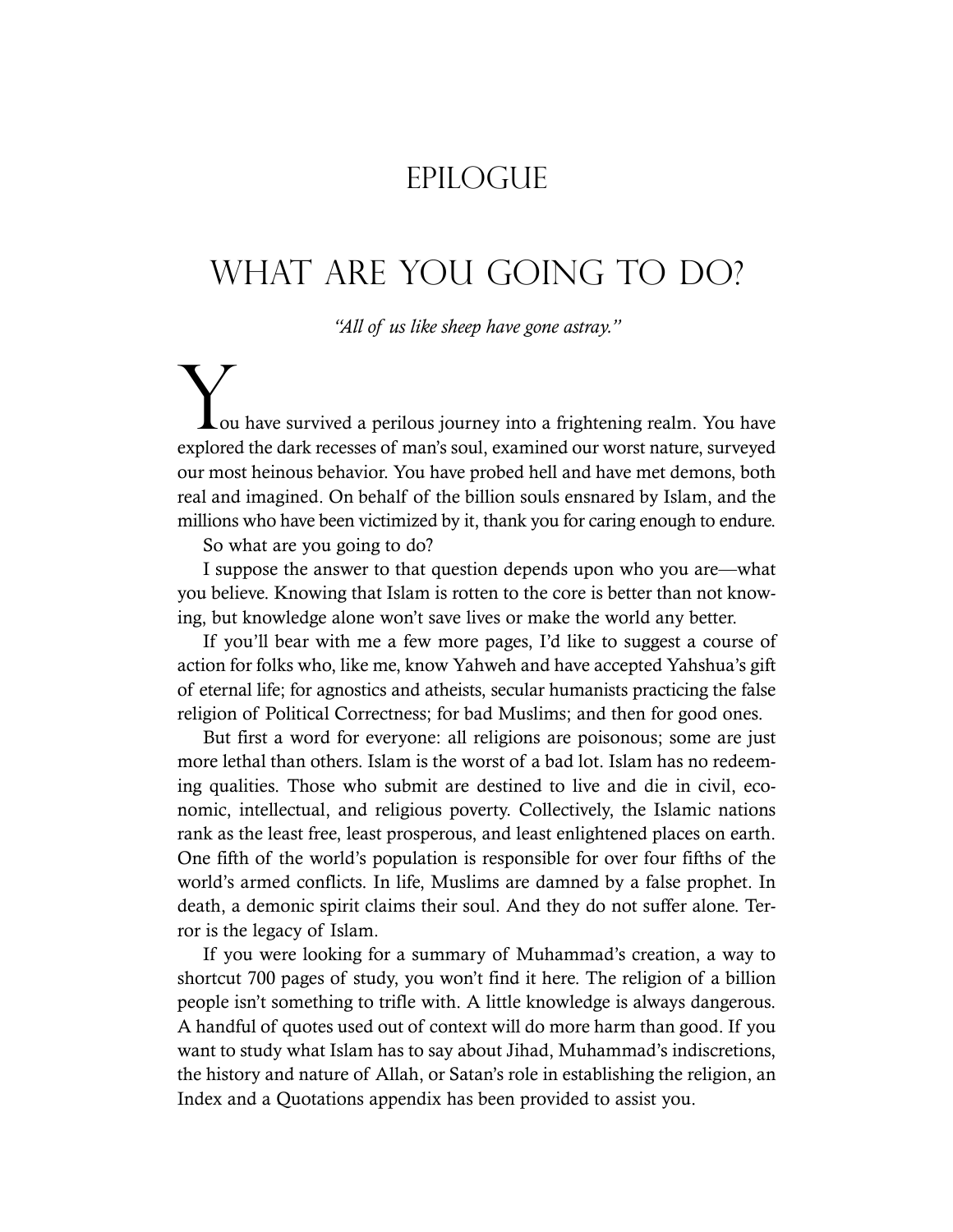Ultimately, it all comes down to this: the Hadith Collections of Ishaq, Tabari, Bukhari, and Muslim contain all that is known about Muhammad and his formation of Islam. If they are not accurate then Islam ceases to exist as the Qur'an is jibberish without the context and chronology they provide. No Muslim could follow the Qur'an's command to emulate the prophet's example. Muslims would be unable to emplement the Qur'an's incessent demands to follow the messenger's orders, as they would be unknown. The substance behind all five pillars vanish. *But* if the Hadith Collections of Ishaq, Tabari, Bukhari, and Muslim are accurate then Islam is nothing more than a sadistic fraud—a scam perpetrated by an immoral pirate, a terrorist, and warlord. Either way, Islam's wrong.

With that said, let's get down to business. I'd like to begin with the practitioners of the liberal and atheistic poligious doctrine of Political Correctness. You may be gloating. You have been taught to believe that religions are opiates, duping people into fighting holy wars. You think all fundamentalists are religious whackos, ever ready to bludgeon nonbelievers into submission. You believe that your tolerant, pacifist beliefs are more civil and enlightened. But don't smile too quickly. The last century occurred under your watch, under your tutelage; and it was the bloodiest in human history. In it, atheists decimated more people in the name of their poligious doctrines than those who served false gods. Good Communists practiced genocide, murdering all they couldn't seduce or coerce. Lenin's revolution left a sea of corpses in its wake. Stalin killed 20 million Russians. Mao killed or starved 40 million in China. Pol Pot obliterated a quarter of his country. Atheists have murdered Americans by the tens of thousands in Korea and Vietnam.

In practice, there is no difference between worshiping no god and serving a false one. The Communist Manifesto enshrines man while *Mein Kampf* and the Qur'an put Satan on a pedestal. From their throne they deceive, beguiling the masses to perpetrate murder and mayhem. Draconian dictatorships are imposed. All people are indoctrinated, starting in grade school. All freedoms are obliterated. Only poverty survives. The mantra is always submit and obey. A thin veneer of order is maintained through fear.

Throughout time man has demonstrated an aptitude for behaviors both heavenly and hellish. Liberals, preaching the dogma of Political Correctness, seem to believe that man can be conditioned to behave more angelically. But that is not what the empirical evidence suggests. Man indoctrinated and separated from God becomes a more demonic creature. The central-control, universal-conditioning experiment has been run in Nazi, Communist, and Islamic nations, always with the same result. All things we hold dear are eliminated: prosperity, liberty, justice, opportunity, and peace. Yet such nations always seem to develop the perfect culture in which to breed killers. And that isn't easy. To corrupt men to the point that they believe it's good to murder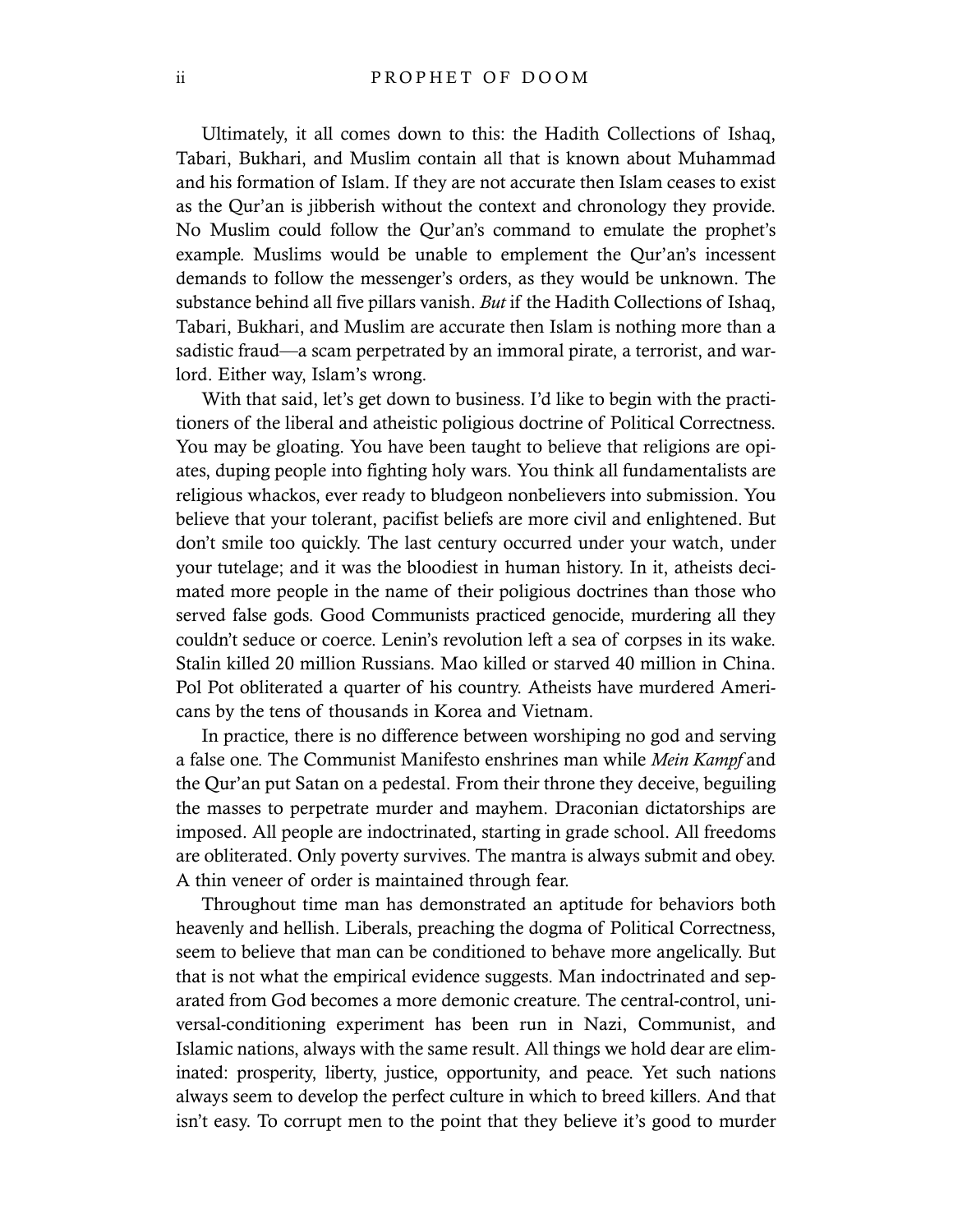### EPILOGUE iii

innocent people takes a total commitment. Schools, mosques, party councils, courtrooms, meeting halls, and media outlets must work in harmony with a singular state religotic to deceive the masses on this massive scale.

The common denominator that makes this possible, and that makes false and atheistic poligious doctrines indistinguishable, is a liberal use of government. Individual liberty—choice—must be obliterated. Freedom is sacrificed on the altar of control. Power is concentrated and then abused by godless men. The masses are discounted, emasculated, indoctrinated, and conditioned to serve the few. The victors call themselves cleric and king, comrade and secretary general.

Ultimately, good men are made bad. Deceived, they plunder and kill. They mutilate and terrorize; they rob, enslave, and destroy. And they continue to do these things until someone who hasn't been victimized, who still knows freedom, *cares* enough to expose them. But that's a problem. Not enough people care. Thanks in large part to the false poligious doctrine of Political Correctness, most don't even know what the problem is, much less how to fix it.

Worst of all, those in a position to make a difference are the most deceived. Media darlings and political actors are the most self-centered people on the planet. They crave attention, revel in power, and will do and say most anything if it makes them more popular. Together they are the practitioners of Political Correctness. Dispensing a jaundiced view of the world, they prohibit free expression and thus rational thought.

Step so much as an inch outside the constraints of the PC agenda, and you're yesterday's news. Your character is mutilated. You'll be raped, spit upon, and then discarded, after having been kicked and shamed by those who preach tolerance. I know. I've been there. I spoke out against the culture that was destroying corporate America and found myself on the cover of *Business Week* being torn apart limb from limb. Nothing the media said over the course of their pictorial spread was true, but it didn't matter. The damage was done. The point was made. Step outside the circle and you're burnt alive.

It's just like Islam's carrot and stick. No matter how wrong, submission and obedience are rewarded with booty and babes. But if a Muslim steps outside the circle they're ostracized, often murdered, and then they're sent to hell to roast on Allah's spit.

The carrot and stick is why I believe there isn't a single media spokesperson from any major network or national syndicate willing to expose the least beneficial, most deceitful, and vicious poligious doctrine ever conceived. It might be a career-ending move. To a person, the media darlings crave the adulation, power, and money their microphones and cameras provide. Such things are prioritized over truth, over life itself. And their co-conspirators, the political actors who depend upon the media, are no different. Insecurity drives them into the public arena. They do it for themselves, for the perks of power. They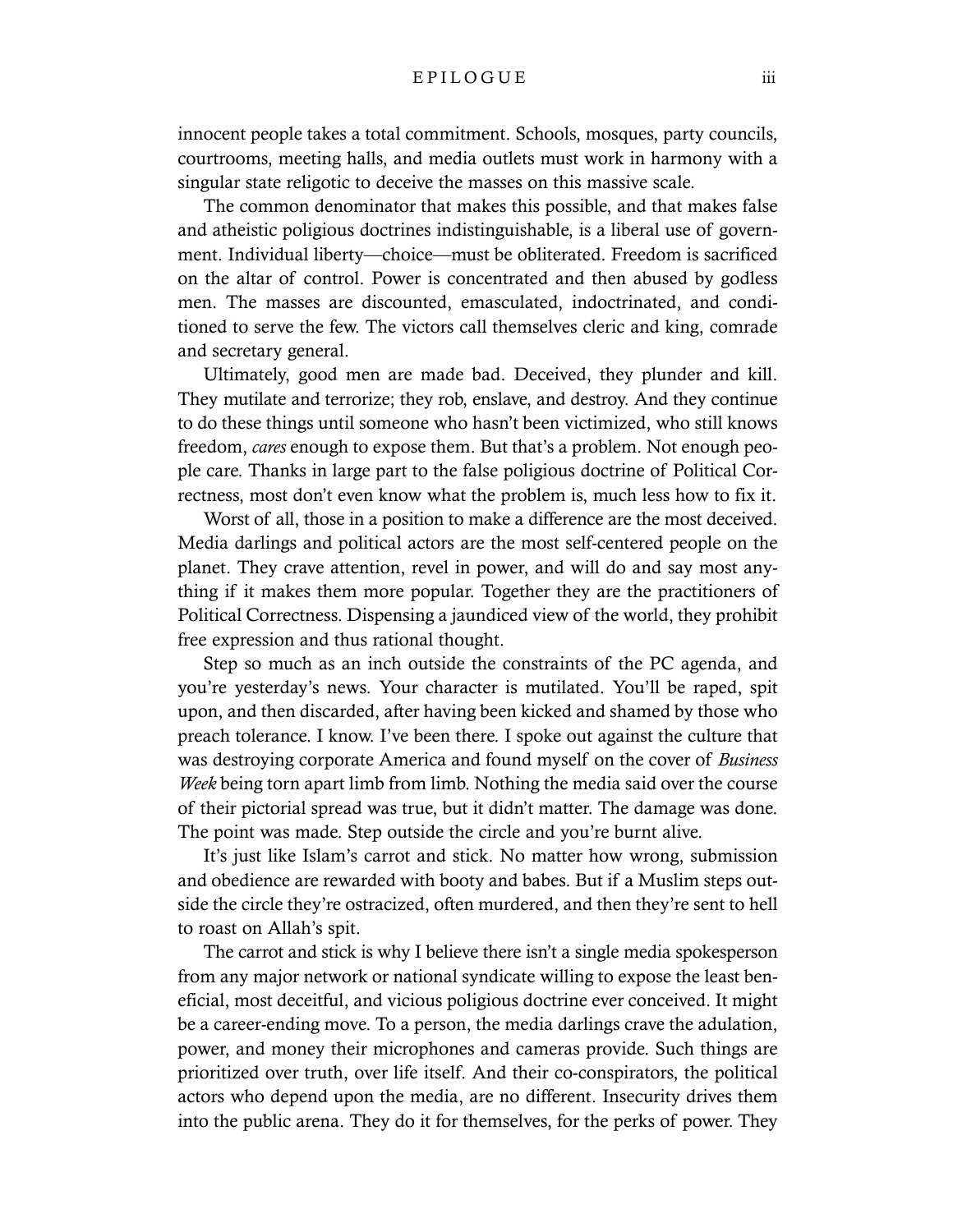will tell any lie or embrace any falsehood if it serves their interests.

But hopefully, somewhere, there is someone with a microphone or a bully pulpit who is willing to step outside the line and reveal Islam's sinister and violent nature. Hope burns eternal. If only ten percent of those who hold the levers of public opinion demonstrate the compassion and courage needed to tell the truth, we could change the world.

But alas, that kind of sacrificial love, that sense of purpose and mission comes from but one place—God. While I am not your judge, polls taken of those in the national media show that ninety percent classify themselves as politically liberal and religiously agnostic. Knowing that politicians have a propensity to lie, the pollsters didn't bother taking their pulse. Yet as agnostics, you should be haunted, even bewildered. How is it that Yahweh predicted the mess we are in, and the remedy, if he were not God?

Fortunately, you can find God and truth in the same place: the Bible. Unfortunately, most of you don't have an interest in looking. So to kindle a spirit of curiosity, I encourage political actors in the gilded arena of egos, and media darlings in the make-believe world of artificial lights and cameras, to read *In the Company of Good and Evil* and *Tea With Terrorists*. (If you're in politics or the media, send me an email at www.ProphetOfDoom.net and I'll *give* them to you.) In the first book, you'll come to appreciate the nature of insecurity in a contemporary setting, and you'll witness the media dispense its poison from a different perspective. In the second, you'll confront errant reporting again, and then face the deceitful nature of politics from the vantage point of one outside the arena. You'll discover the true nature of modern-day Islam and its link to terror in a geopolitical and historic perspective. And in *Tea With Terrorists*, you'll meet the Messiah, truth incarnate, up close and personal. You'll discover just how liberating stepping outside the circle can be, especially if you're in the right company. As one who has done so and survived, I assure you, the sense of purpose and satisfaction that comes as a result, is more rewarding than winning a ratings sweep or an election.

While some may venture outside the confines of Political Correctness, most will not. America will indoctrinate another generation of godless, and thus amoral, thoughtless, and directionless people, as has Europe before us. Our culture and economy will suffer. We will be terrorized. And then, like 1930's Germany, we will long for a dictator who will pull us out of the morass—only to find that he will push us into the abyss. After announcing that we have achieved peace in our time, the world will erupt in global war. And all because media darlings and political actors were afraid to step outside the circle. But I have done my part. I have left you without excuse.

Moving on, I'd like to speak to Christians—actually I'd like to wake you up. Speaking of this generation of believers, Yahweh said, "You are neither hot nor cold so I spew you out of my mouth." We've lost our passion, our courage,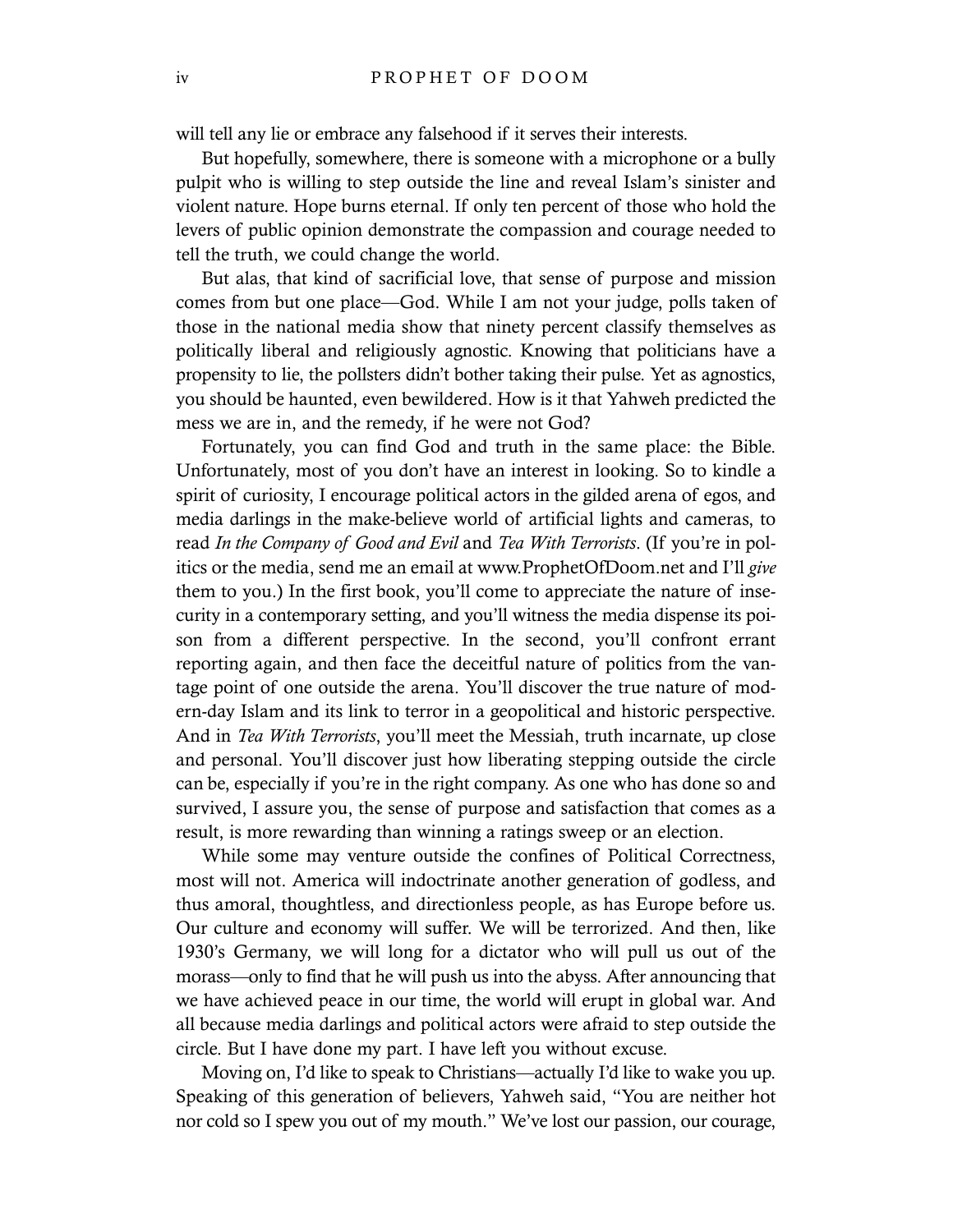#### EPILOGUE v

our faith. Most Christians don't know God's name, much less what He is like or what He wants. And that is why I believe the world is in such a mess. We're in a position to make a difference, but we've been sleeping on the job.

History tell us that bad overwhelms good until good cares. Islam will continue to poison its faithful and deceive its foes until the planet is embroiled in World War. That is what it was born to do. And while we could stop it, we won't. All of us could make the right choice; we could discard that which is false and rely on that which is true. But not enough of us are going to make the right call to make a difference.

So why bother? Why did I write, and why did you read, *Prophet of Doom*? Because while we collectively will continue to embrace the lie, deny the truth, and march like lemmings toward our doom, all will not jump into the pit. There is salvation, a bridge to paradise, but it's single file. As Christians, it's our job to point as many people as possible in the right direction. And often that means showing them that the direction they are currently going is wrong.

If you have chosen Yahweh, if you know Yahshua personally, you have been given your marching orders. The Third Commandments proclaims: "You shall not *nasa* (advance or accept) the *shem* (character or mark) of Yahweh (I Am—the Creator's name) your *elohiym* (deity) in *shav* (an evil, destructive, deceptive, or false manner), for Yahweh will not hold him *naqah* (clean, innocent, or blameless) who *nasa* (advances or accepts) His *shem* (character or mark) *shav* (evilly, destructively, deceptively, or falsely)." You have been instructed to confront Islam, to save Muslims and non-Muslims from it.

Now, before I share the location of the bridge to eternity and the rules regarding its passage with bad Muslims, the peaceful and loving ones, I'd like to review the nature of this strange place Islam has taken us. God has been reshaped to look like the Devil. Allah leads men astray; he seals hearts, blinds eyes, and plots against human kind. He is depicted interrogating and torturing the inhabitants of hell, a place created for his entertainment. Humans are turned on a spit and given fresh skin each time one burns off so that the torment might be eternal. Allah pours boiling water down our throats, makes us eat pitch and thorns. And this painful punishment isn't for the few but for the many. Only one in a thousand avoids being tortured. Yet even they go to a place of decadence—a four-star brothel with the best foods, free-flowing wine, and virginal attendants. Allah loves warriors; he craves death and destruction. He brags about his participation in terror, mass murder, the enslavement of women and children, and thievery. Allah claims booty is lawful and good. Unable to give Muslims a reason to live, Allah gave them a reason to die.

And as evil as the Islamic "god" is, his prophet was worse. His resume reads: demon possession, suicidal, bearing false witness, hate speech, taking and offering bribes, pedophilia, terrorism, piracy, slave trading, incest, rape, torture, genocide, warmongering, plagiarism, womanizing, sexism—well,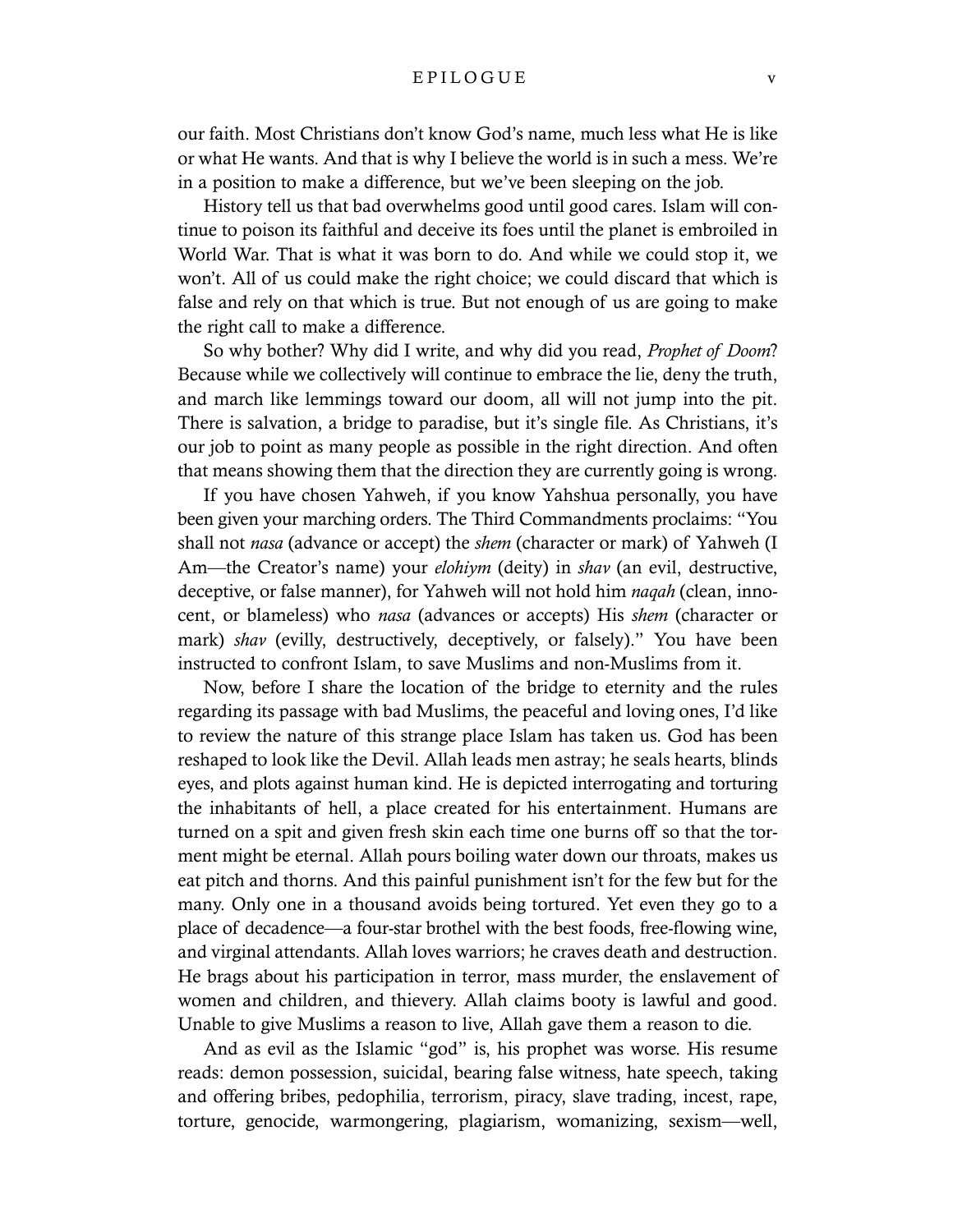you know the list. Muhammad was hardly a model citizen. Fact is, he and his god had a lot in common—too much in common.

Allah and Muhammad prohibit choice. They not only named their doctrine submission, they chose it for mankind, not the other way around. Allah determined who would burn in lust or roast in hell based upon a backrub, predestining all men and women to their fate. The theme of the Qur'an's last score of surahs is simply: submit and obey, perform and pay, fight and slay. It's no wonder Islam has bred hell on earth. Muslims are unable to rise above the depraved character of their prophet and god. Those who do are killed.

For Muslims who believe paradise lies under the shade of swords, for those trying to emulate the life of Muhammad the Terrible, there is no longer hope. Your iniquity is full, which means you have been corrupted beyond salvation. While my evangelical Christian friends will chafe at these words, they are nonetheless true. Yahweh provided the proof when he caused the flood, when he dealt with Sodom, and when he ordered the annihilation of the Canaanites (people extraordinarily similar to Jihadist Muslims). Christ told his disciples to shake the dust off their sandals if the gift they were offering, the good news of the Gospels, was rejected. All we can do with good Muslims is to remove the sword from their hands so that bad Muslims might know the truth and be freed to make the right choice.

If you *were* a bad Muslim you know the truth. Muhammad was the most evil man who ever lived. Allah was the most demonic god ever conceived. The Qur'an was the nastiest book ever written. Islam was the most hateful and violent fraud ever perpetrated on humankind. The path to damnation has been revealed. As a former Muslim you are free of the deceptions that have led you astray. So what now?

First, I want to commiserate with you. You probably feel dirty, like your soul needs a good scrubbing. You've got to feel lonely, isolated, afraid. Allah orders Muslims to kill renegades. Rejecting Islam takes courage. I admire yours.

Second, I want to tell you about the bridge to eternity. But understand, I cannot take you across it. The choice is yours alone, and passage is single file.

Choice! Ultimately, that's all that really matters. Not good deeds, certainly not jihad, not prayer, ritual, religion, fear, fasting, pilgrimages, taxes, or prophets. No. This is a one on one thing between you and your Maker. He has a gift He wants to give you. You can't earn it or pay Him for it. He alone earned the right to give it to you; He alone paid the price. Now He's calling your name, knocking at the door to your heart. If you hear him knocking and open that door He will come to you and be with you. All you have to do is accept his gift of eternal life; He'll do the rest.

I want you to understand, I have nothing to do with this gift. It's not mine to give. I can't save you. I get no bonus points for you accepting. All I can do is point you in the right direction, explain the rules of passage, and let you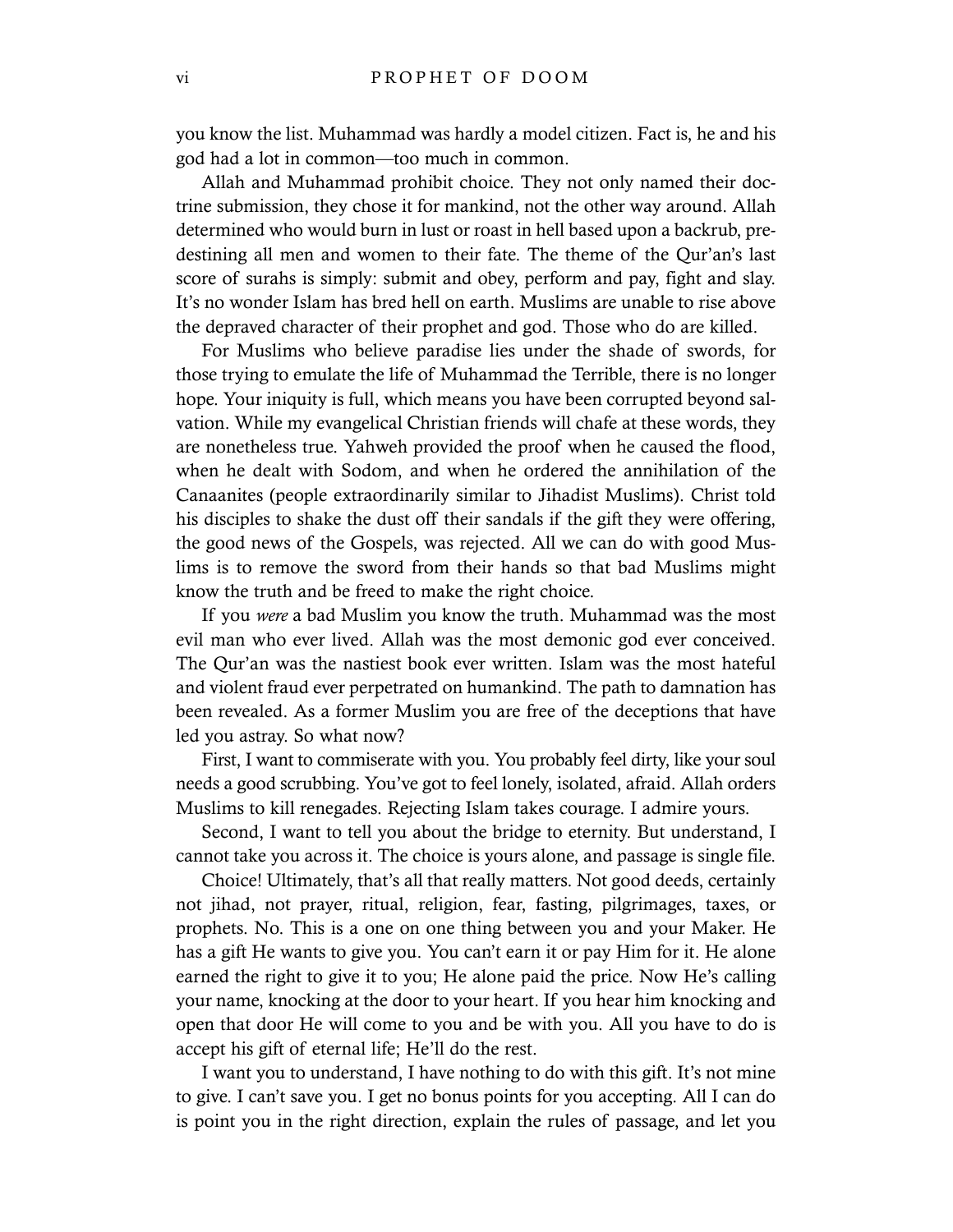#### EPILOGUE vii

know how wonderful it is on the other side. Working for the Boss is the greatest joy of my life. Every day is a grand adventure. You see, I'm on a first name basis with the Creator of the universe. Craig and Yahweh: He's my friend and my father. And we're a lot alike because He created me in His image. Sure I'm a little rough around the edges, but He loves me in spite of that. I'm sure I make Him laugh, as He does me. I can almost hear Him cheer as I battle the Devil. I can see Him smile when I figure something out that He put in His Scriptures 3,000 years ago, knowing I'd find it.

Yes, this is all very personal with me, as I hope it will be with you someday. That said, it's time to make introductions. God's name is Yahweh. It means I Am. His name answers the most important question we can ask. His book, the Bible, was given to us so that we might know Him. It's comprised of 66 books with a singular message: "I love you. And I created you in My image so that we might enjoy a personal relationship."

The message is simple enough, but it's hard to develop a relationship with someone you don't know—especially when you don't even know yourself very well. So the Bible serves many purposes. It introduces us to Yahweh. It explains what He is like so that we can love Him, not fear Him. That was half of Yahshua's mission. God incarnate came to earth in the form of a man to show us what He is like. And what an example He set: He's loving, approachable, knowable, talkative, caring, brilliant, powerful, funny, creative, even humble—something we don't think of God being.

The Bible is also an "Owner's Manual." In it we learn how to operate all of our really advanced features. It tells us that faith is trust and that love is power. It explains each of the spiritual gifts that we have been given and how to use them effectively. But there is a problem. Sin separates us from our Creator. He is perfect and we aren't. So what to do?

Fortunately, Yahweh recognized the problem and provided a cure. Centuries before Christ came into our world in the form of a man, Isaiah wrote: "All of us like sheep have gone astray. Each has turned to his own way. But Yahweh has caused the iniquity of us all to fall on Him. He was pierced for our transgressions and by his scourging we are healed. He Himself bore the sin of many, and interceded [became a bridge] for our transgressions." Yahweh told us how He was going to solve the problem of sin; how He was going to build a bridge from our polluted world to His perfect one. He said that He would sacrifice Himself for our iniquity. The bridge is His gift to us.

Paul, centuries later, in his letter to the Ephesians wrote: "You were dead in your trespasses and sins in which you did according to Satan and his spirit working through the sons of disobedience. Among them we too all formerly lived in the lusts of our flesh, indulging in the desires of the world and of our mind. But Yahweh, being rich in mercy, and because of His great love for us, made us alive together with Christ. By grace you have been saved through